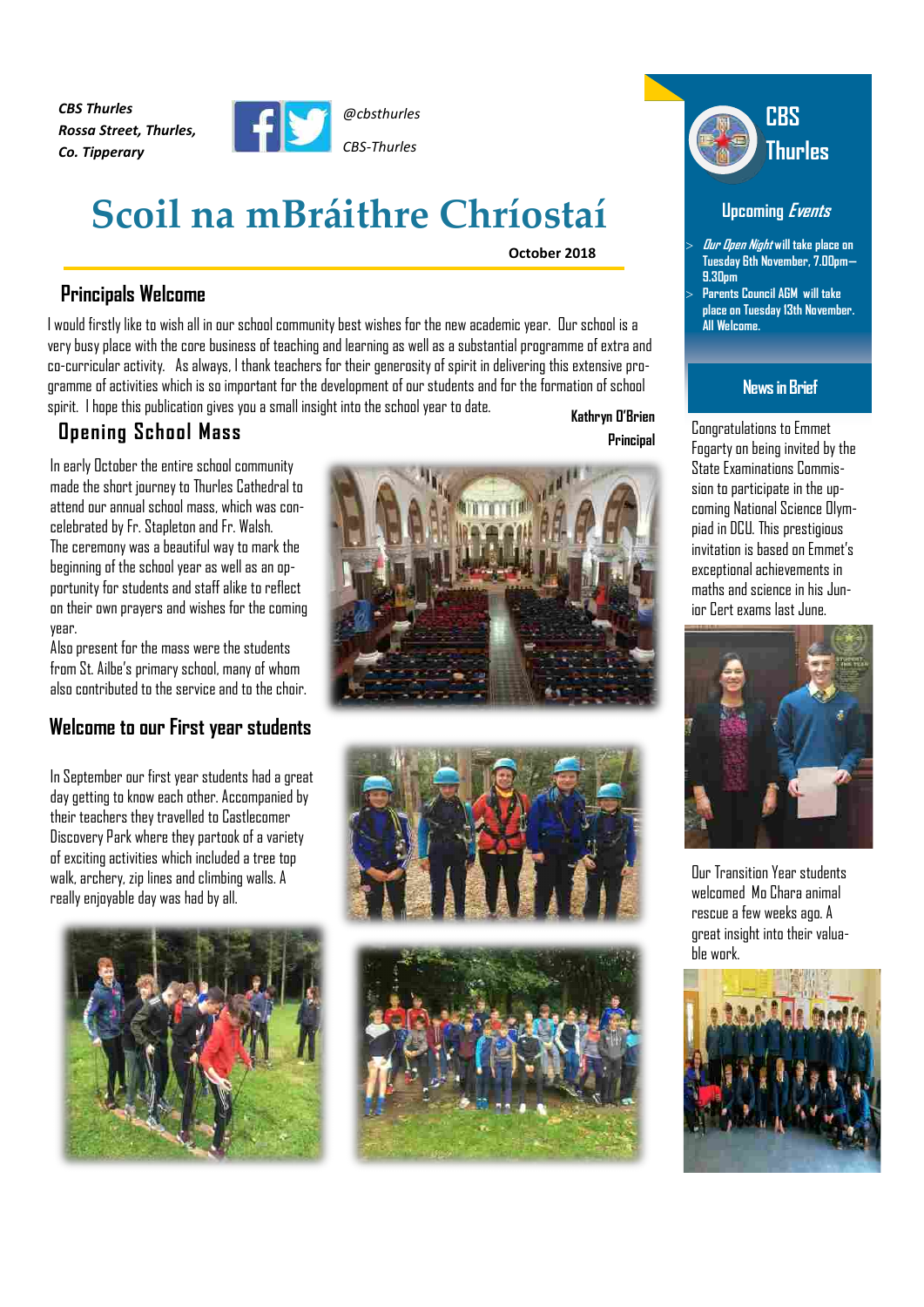# Page2 **Scoil na mBráithre Chríostaí**

# **First Year Hurling League**

The final of the first year hurling leagues, the culminationof weeks of lunchtime matches, was played in September between teams from 1A and 1D. After a toughly fought contest 1D, captained by Eugene O'Dwyer of Boherlahan, emerged victorious. Over 70 first years competed in the competition with players representing north, south, midand west divisions. Well done to all.





### **Soccer**



Team photo of the **Rice Cup** winning hurling team under 14. The boys won the final in the last week of May and received their medals from Peter Ryan.

# **CBS Thurles Cyclothon**

On 19th September students took in the CBS Cyclothon in support of past pupil Peter Ryan and local charities. On the day Peter was presented with his CBS no.2 jersey, the no. he wore in Harty/all Ireland's finals for the school back when he was a student. Peter





spoke our students with pride and passion which inspired students to focus on the important things in life. A great sportsman and ambassador for the school. Good luck to Peter as her prepares for the next Olympics.

Well done to our first years soccer players, who took part in the FAI Futsalcompetition. They had a really enjoyable day, reaching the finals. Well done boys.



Our under-19 soccer panel progressedto the next round of the Munster Senior Cup thanks to a 3-2 victory over Rockwell . Kevin Patan opened the scoring for Thurles midway through the first half and the CBS had several chances to double their lead before the interval but, alas, they did not take them. Rockwell started the second half strongly, scoring twice before Thurles began to take control of the game.

A mazy dribble from Aidan Slattery won a penalty which Patan converted to draw the sides level and with just minutes remaining Kevin struck the winner to secure the win, and a hat-trick for himself. The under-17s had their first run-out of the season last Tuesday, taking on Cashel in a challenge game. The match finished 3-3, with Cathal McElgunn, Conor Murphy and Conor Fogarty scoring the goals for the CBS.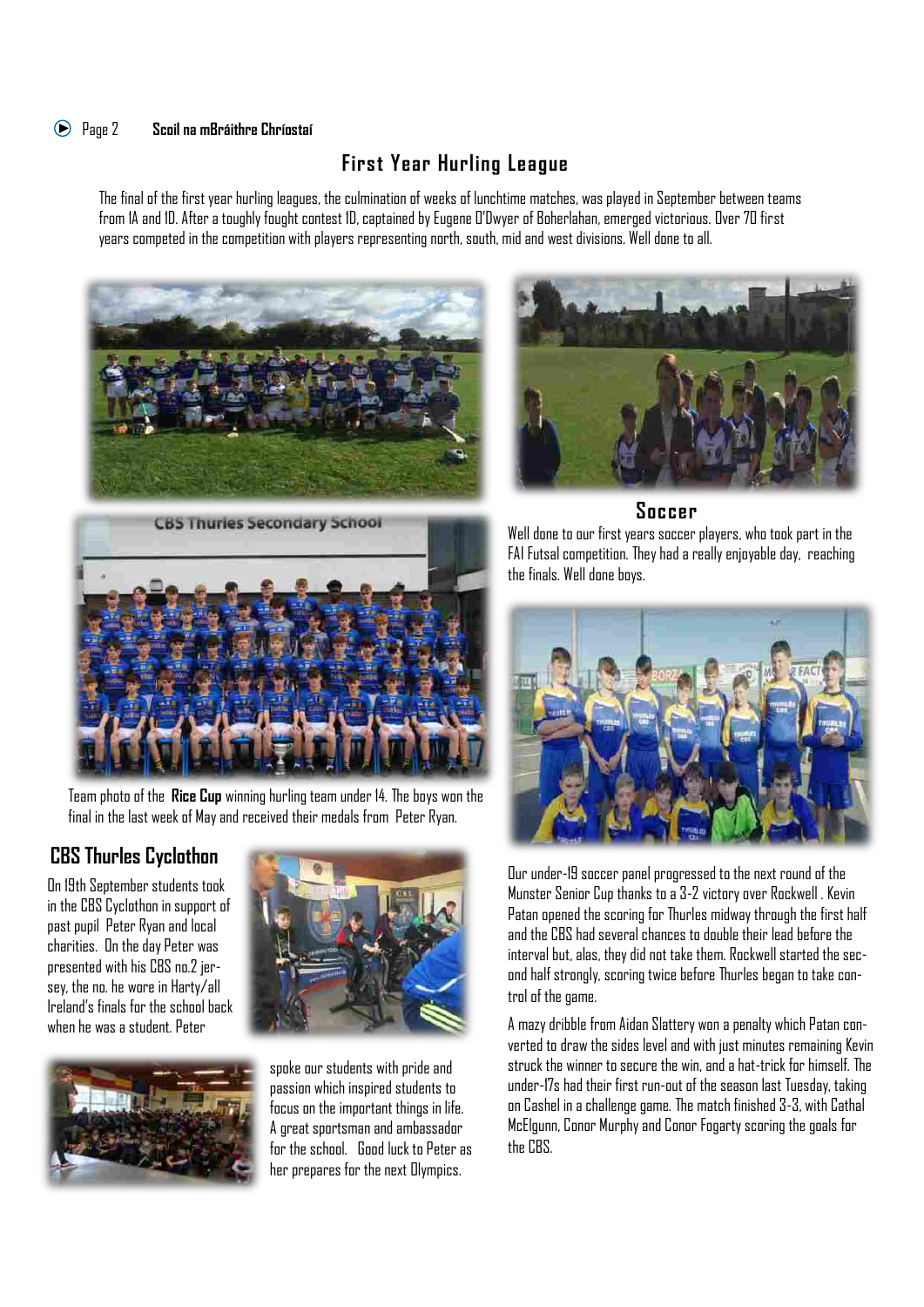#### Page 3 **Scoil na mBráithre Chríostaí**

# **Digital Schools Excellence Project**

The 11th October saw the official launch of the school's involvement in the Digital Schools Excellence Project, a scheme which aims to use technology to encourage interest and improve achievement in STEM ( Science, Technology, Engineering and Mathematics) subjects.

The programme, which will run for three years, will see Thurles CBS act as a Lead School, liaising with a cluster of seven local primary schools and sharing our expertiseand equipment with them. The first year of the project will focus on wireless sensor technology and in that regard the school is delighted to partner with Lennox Laboratories as the sole agents for PASCO Sensors.

The CBS will act as a mobile laboratory, visiting primary schools and trainingstudents in the use of sensors, as well as encouraging them to think up of novel ways to use the technology. Over 400 primary school students attended the launch at which guest speaker, Ms Devyn Olsen-Sawyer of WeCreate Workspace and Science Foundation Ireland spoke about the innovative ways that technology can be used in STEM areas.

# **Transition Year**

Our 96 Transition year students are having a busy time since early September. From cooking to GAA coaching and Law Modules to mention but a few. On 15th October students travelled to the University of Limerick Activity Centre Killaloe. Some of the activities they boys participated in included orienteering, sailing, kayaking, windsurfing and team challenges. It was a great way to get the boys active andstep outside their comfort zone. A great day was had by all!!

Students travelled to Dublin on 27th September to brush up on their maths skills focusing on techniques used in the senior cycle course and have some good old bonding exercises. Over the next few weeks students complete modules in car safety, Health and Safety, Public speaking and the GAA future leaders Programme. Preparation for the annual school musical will commence in earnest following the mid term break.

On Monday, the24th of September, our transition year art students participated in a Creative Engagement workshop which was facilitatedby Ultan McAvinue of Limerick Printmakers. The students learnt about screenprinting, the ultimate aim of which is to create an installation piece in the school as a tribute to the late Mr Tom McCarthy, in recognition of the huge contributionthat he made to the CBS down through the years. The project will take the form of a stained glass window and will be a small token of theschool's appreciation of Mr McCarthy's dedication to the school.













### **After School Study**

Evening study takes place every Monday to Friday for 2 hours commencingat 3.50pm. It is geared towards providinga formalstudyenvironmentandis supervised by a teacher. Saturdaystudy for 3rdand 6th year students is also available. This is a 6 hourstudyperiod commencingat 9am. For further information contact Mr. T. Lloyd.

### **Homework Club**

The homework club is a First year club that takes place after school 5 days a week, (Monday— Friday). The club lasts for one hour eachday from 3.30pm— 4.30pm. A teacher willensure thatallhomework is completed and students can ask for assistance if they need help. The club is free of charge.

### **DCG Talk for Students**

On September the 6th, Mr Michael Gleeson from Elite Drone Services deliveredan informative talk on drones to our sixth year DCG classes (which also included a flying display). As part of this year's Leaving Cert DCG students will be using CAD software to design a quadcopter drone: the information relayed by Mr Gleeson will thus be invaluable to the pupils as they begin to plan their designs.